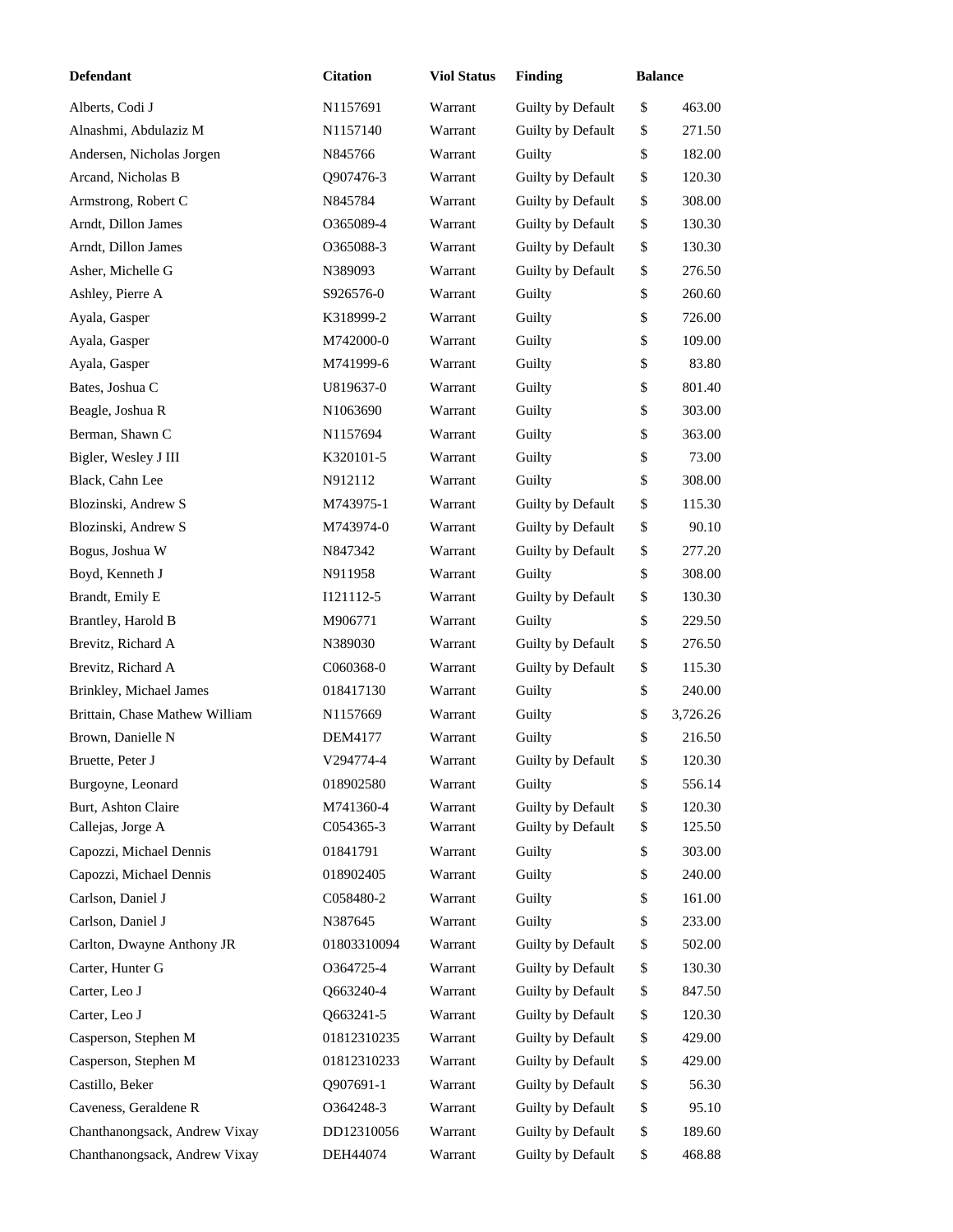| Chanthanongsack, Andrew Vixay  | DEH44075             | Warrant | Guilty by Default | \$<br>366.00   |
|--------------------------------|----------------------|---------|-------------------|----------------|
| Chavez, Higinio Maceda         | N125624              | Warrant | Guilty            | \$<br>293.00   |
| Chenault, Tori Elizabeth       | 01814210342          | Warrant | Guilty            | \$<br>366.00   |
| Chojnacki, Michael J           | 01814510205          | Warrant | Guilty by Default | \$<br>303.00   |
| Clarmont, Thomas P             | N1157316             | Warrant | Guilty by Default | \$<br>814.68   |
| Colindres, Xexeguiel           | C057177-1            | Warrant | Guilty by Default | \$<br>99.00    |
| Collins, Jeffery S             | N912173              | Warrant | Guilty by Default | \$<br>361.00   |
| Colquhoun, Chancy G            | N386252              | Warrant | Guilty by Default | \$<br>233.00   |
| Cornell, Bennett Jeffrey       | N <sub>1157596</sub> | Warrant | Guilty by Default | \$<br>366.00   |
| Crain, Gilbert A               | N388278              | Warrant | Guilty by Default | \$<br>173.00   |
| Crain, Gilbert A               | N388279              | Warrant | Guilty by Default | \$<br>173.00   |
| Cruz Magdaleno, Victor Alfonso | I121037-0            | Warrant | Guilty by Default | \$<br>130.30   |
| De La Cruz, Juan C             | N314251              | Warrant | Guilty by Default | \$<br>357.00   |
| De La Paz Duran, Ramon         | 0364663-5            | Warrant | Guilty by Default | \$<br>80.30    |
| De La Paz Duran, Ramon         | 0364662-4            | Warrant | Guilty by Default | \$<br>130.30   |
| Debauche, Canvas Alexandria    | O907779-5            | Warrant | Guilty by Default | \$<br>130.30   |
| Debauche, Canvas Alexandria    | Q907780-6            | Warrant | Guilty by Default | \$<br>130.30   |
| Diaz, Valentina                | C055154-1            | Warrant | Guilty by Default | \$<br>97.00    |
| Diedrich, Brandi J             | B593150-5            | Warrant | Guilty by Default | \$<br>47.00    |
| Doucette, Hailee R             | 01812310378          | Warrant | Guilty by Default | \$<br>366.00   |
| Dubon, Ines J                  | C057482-5            | Warrant | Guilty            | \$<br>99.00    |
| Dugan, Kelly John              | M740588-2            | Warrant | Guilty by Default | \$<br>120.30   |
| Egeland, Timothy T             | T466906-6            | Warrant | Guilty by Default | \$<br>130.30   |
| Elliott, Brooke A              | U089387-4            | Warrant | Guilty            | \$<br>761.40   |
| Ennis, Mary A                  | N386494              | Warrant | Guilty            | \$<br>233.00   |
| Espinosa, Ayla A               | U847422-2            | Warrant | Guilty            | \$<br>632.50   |
| Evans, Chaz Shamar             | Q907751-5            | Warrant | Guilty            | \$<br>98.80    |
| Figueroa-Landa, Santiago       | G9391524             | Warrant | Guilty by Default | \$<br>115.30   |
| Finley, Michael A              | N012282              | Warrant | Guilty            | \$<br>465.50   |
| Finley, Michael A              | M108874              | Warrant | Guilty by Default | \$<br>168.00   |
| Finley, Michael A              | M108875              | Warrant | Guilty by Default | \$<br>229.50   |
| Flak, Shawn L                  | 0365175-6            | Warrant | Guilty by Default | \$<br>105.10   |
| Flores, Rogelio V              | 01814110271          | Warrant | Guilty            | \$<br>177.00   |
| Fontenot, Therrian Jammal      | N388320              | Warrant | Guilty by Default | \$<br>131.75   |
| Garcia, Javier Ochoa           | A447801-4            | Warrant | Guilty by Default | \$<br>682.50   |
| Garcia, Javier Ochoa           | A447802-5            | Warrant | Guilty by Default | \$<br>96.50    |
| Garza, Moises N D              | 018902509            | Warrant | Guilty by Default | \$<br>429.00   |
| Garza, Moises N D              | 018902508            | Warrant | Guilty by Default | \$<br>366.00   |
| Gauthier, Danielle M           | N1157693             | Warrant | Guilty by Default | \$<br>1,476.00 |
| Giese, Tyler T                 | J893685-2            | Warrant | Guilty by Default | \$<br>130.30   |
| Giron Martinez, Jacobo         | M742557-4            | Warrant | Guilty by Default | \$<br>120.30   |
| Godfrey, William J             | C059297-0            | Warrant | Guilty by Default | \$<br>716.00   |
| Gonzalez-Rodriguez, Francisco  | G9398152             | Warrant | Guilty by Default | \$<br>115.30   |
| Gorecki, Jennifer M            | C058183-6            | Warrant | Guilty            | \$<br>49.00    |
| Gorecki, Jennifer M            | C058182-5            | Warrant | Guilty            | \$<br>702.00   |
| Grant, Devon J                 | M14410106            | Warrant | Guilty            | \$<br>240.00   |
| Grant, Devon J                 | 018902359            | Warrant | Guilty            | \$<br>41.00    |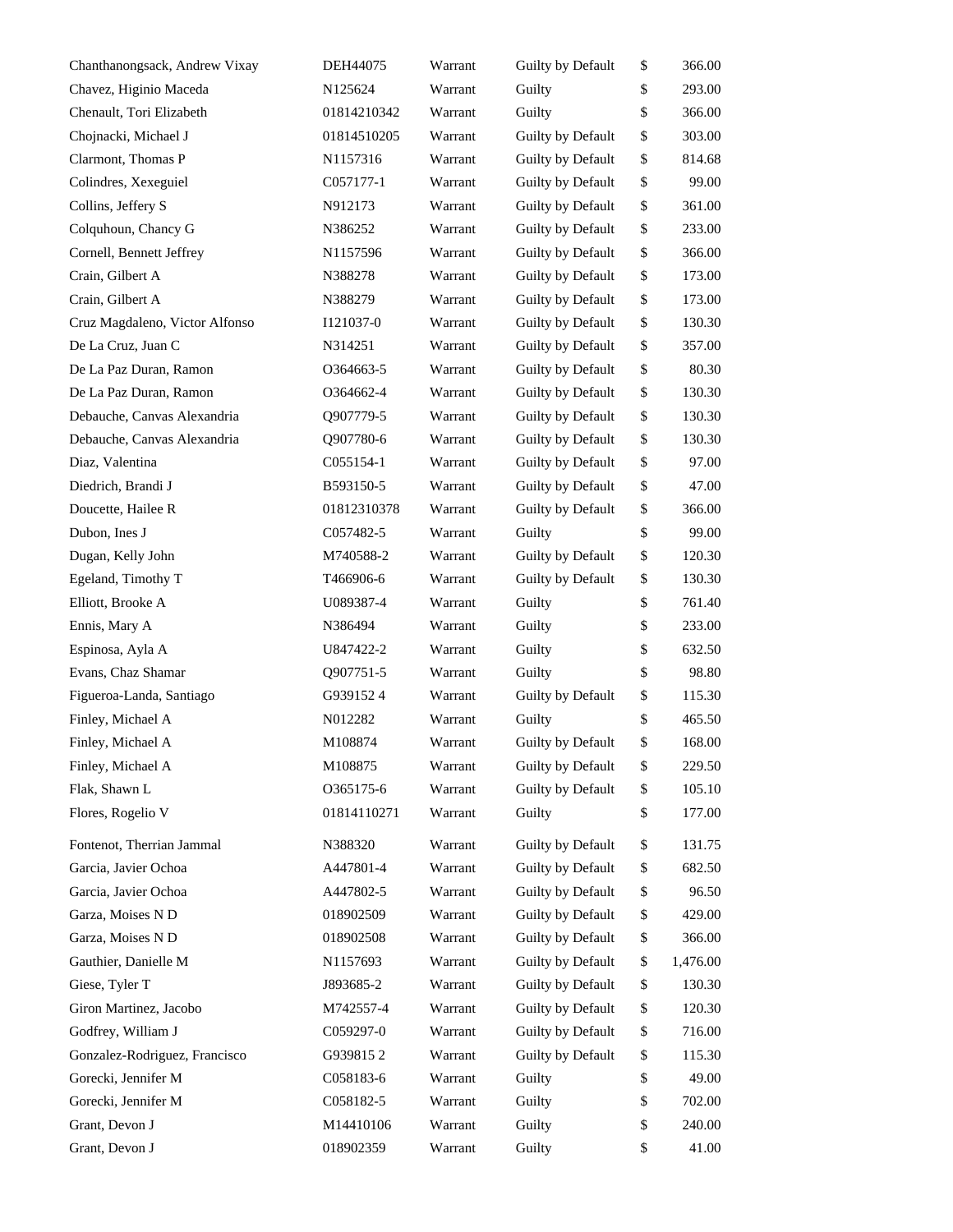| Gray, Dillon Bruce          | T466840-3   | Warrant | Guilty by Default | \$<br>914.40 |
|-----------------------------|-------------|---------|-------------------|--------------|
| Gray, Dillon Bruce          | T466841-4   | Warrant | Guilty by Default | \$<br>124.00 |
| Grubbs, Lia M               | O365264-4   | Warrant | Guilty by Default | \$<br>130.30 |
| Grubbs, Lia M               | 0365265-5   | Warrant | Guilty by Default | \$<br>130.30 |
| Haapala, Bruce J            | B593298-6   | Warrant | Guilty            | \$<br>700.00 |
| Hall, Scott R               | C056035-0   | Warrant | Guilty by Default | \$<br>136.20 |
| Halstead, Gregory T         | 01814410566 | Warrant | Guilty by Default | \$<br>429.00 |
| Halstead, Gregory T         | 01814410565 | Warrant | Guilty by Default | \$<br>429.00 |
| Head, Annie L               | N387811     | Warrant | Guilty            | \$<br>171.00 |
| Hernadez-Anda, Adrian       | N849220     | Warrant | Guilty by Default | \$<br>371.00 |
| Hernandez, Isaias           | M742377-6   | Warrant | Guilty by Default | \$<br>120.30 |
| Hernandez, Isaias           | M742378-0   | Warrant | Guilty by Default | \$<br>120.30 |
| Higgins, Bart O             | K319884-5   | Warrant | Guilty by Default | \$<br>115.30 |
| Hindsley, Charlene D        | M108218     | Warrant | Guilty            | \$<br>291.00 |
| Hindsley, Charlene D        | A448688-2   | Warrant | Guilty            | \$<br>219.50 |
| Hindsley, Charlene D        | A448687-1   | Warrant | Guilty by Default | \$<br>682.50 |
| Hines, Sheena C             | Q907647-6   | Warrant | Guilty by Default | \$<br>120.30 |
| Holt, Jesse Davis           | T466796-1   | Warrant | Guilty by Default | \$<br>120.30 |
| Hottenstine, Jennifer J     | Q907592-0   | Warrant | Guilty by Default | \$<br>120.30 |
| Houck, Jodi L               | S926346-1   | Warrant | Guilty by Default | \$<br>120.30 |
| Hussin, Traci E             | G9390113    | Warrant | Guilty by Default | \$<br>30.60  |
| Hutton, George A            | N284210     | Warrant | Guilty            | \$<br>74.20  |
| Iverson, Sean Daniel        | M741877-3   | Warrant | Guilty            | \$<br>851.40 |
| Johnson, Robbie Earl        | Q907741-2   | Warrant | Guilty by Default | \$<br>105.10 |
| Johnson, Robbie Earl        | Q907740-1   | Warrant | Guilty by Default | \$<br>130.30 |
| Johnson, Steven R           | G9396262    | Warrant | Guilty by Default | \$<br>115.30 |
| Johnson, Steven R           | H3652003    | Warrant | Guilty by Default | \$<br>90.10  |
| Jones, Briana Eileen        | 018417221   | Warrant | Guilty by Default | \$<br>376.00 |
| Jones, Jesse Andrew         | 01814410609 | Warrant | Guilty by Default | \$<br>323.02 |
| Jones, Joseph               | U089455-2   | Warrant | Guilty by Default | \$<br>130.30 |
| Jordan, Shoshannah R        | 01803310091 | Warrant | Guilty by Default | \$<br>439.00 |
| Kandravi, Timothy R         | DC14210023  | Warrant | Guilty by Default | \$<br>366.00 |
| Kandravi, Timothy R         | DC14210022  | Warrant | Guilty by Default | \$<br>189.60 |
| Keller, Vincent R           | N388157     | Warrant | Guilty by Default | \$<br>173.00 |
| Keller, Vincent R           | N388213     | Warrant | Guilty by Default | \$<br>173.00 |
| Kershek, Tyler John         | O365094-2   | Warrant | Guilty by Default | \$<br>105.10 |
| Keys, Maxie Devone          | K320634-6   | Warrant | Guilty            | \$<br>109.00 |
| Kills in Water, Harvey J JR | C056341-5   | Warrant | Guilty by Default | \$<br>99.00  |
| Kimble, Joseph Ray          | 01812310472 | Warrant | Guilty by Default | \$<br>313.00 |
| Kue, Kao Youa               | Q907504-3   | Warrant | Guilty by Default | \$<br>120.30 |
| Lafrombois, Matthew R       | 018902579   | Warrant | Guilty by Default | \$<br>381.14 |
| Landero-Alberto, Jesus      | K319331-5   | Warrant | Guilty by Default | \$<br>365.90 |
| Lemerond, Bon S             | C058375-2   | Warrant | Guilty by Default | \$<br>75.50  |
| Lemerond, Bon S             | C059201-2   | Warrant | Guilty by Default | \$<br>100.50 |
| Little, Caleb J             | DEP501185   | Warrant | Guilty by Default | \$<br>65.00  |
| Little, Caleb J             | DEP501197   | Warrant | Guilty by Default | \$<br>303.00 |
| Lockett, Anthony X          | 01803310065 | Warrant | Guilty by Default | \$<br>502.00 |
|                             |             |         |                   |              |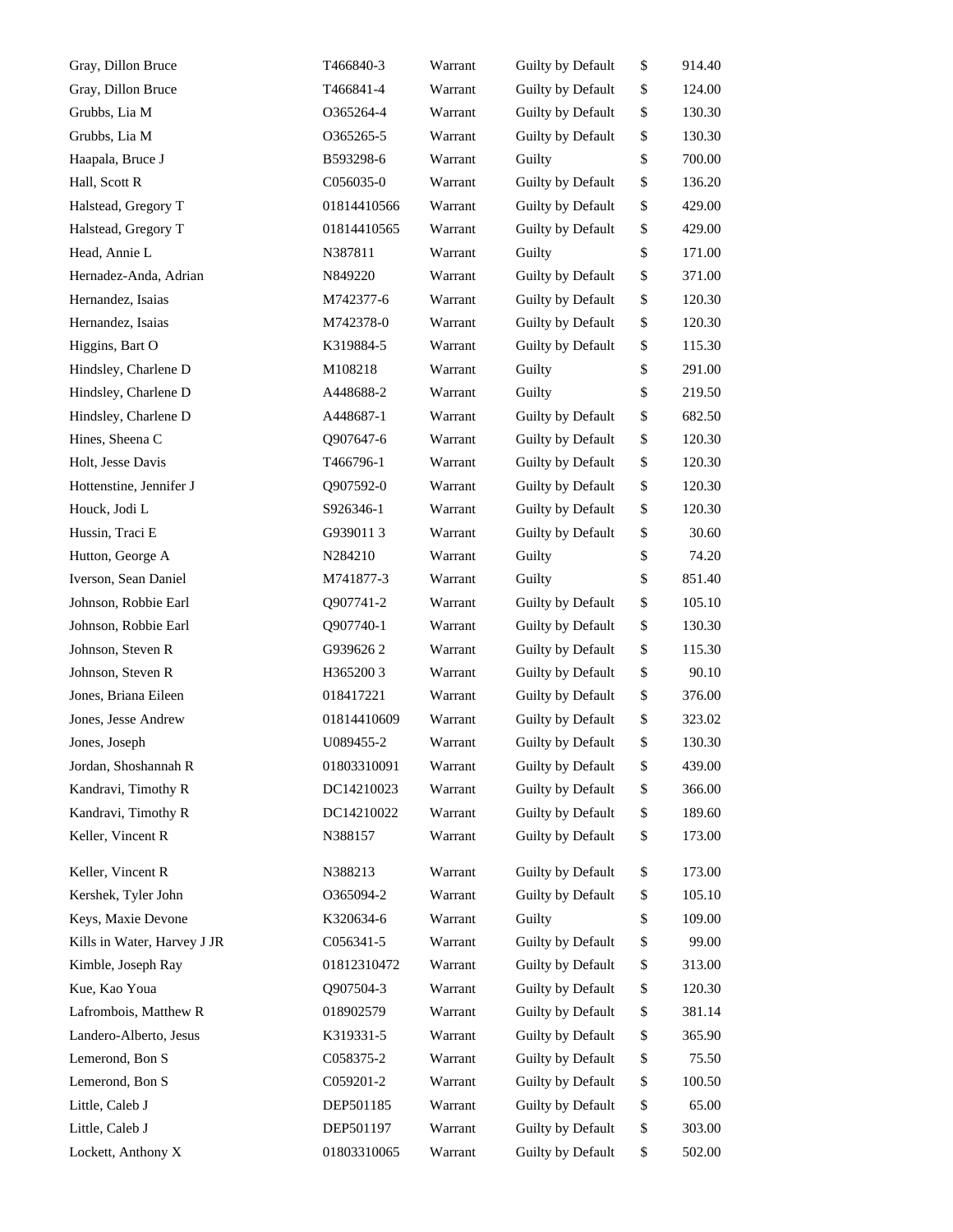| Loonsfoot, Jaimee L           | C060477-4   | Warrant | Guilty by Default | \$<br>115.30 |
|-------------------------------|-------------|---------|-------------------|--------------|
| Lopez, Carmelo E              | M906424     | Warrant | Guilty by Default | \$<br>168.00 |
| Lorberblatt, Jennifer L       | 01814110343 | Warrant | Guilty by Default | \$<br>366.00 |
| Louangsisongkham, Pawonna Lee | K320138-0   | Warrant | Guilty by Default | \$<br>90.10  |
| Lucas, Christina E            | 01812310404 | Warrant | Guilty            | \$<br>240.00 |
| Lucas, Christina E            | 01814110374 | Warrant | Guilty            | \$<br>189.60 |
| Luck, William Edwin           | Q907773-6   | Warrant | Guilty by Default | \$<br>130.30 |
| Madison, Michael A            | M906726     | Warrant | Guilty            | \$<br>219.50 |
| Mann, Nicole M                | M743308-6   | Warrant | Guilty by Default | \$<br>120.30 |
| Mapes, Andrea L               | I121065-0   | Warrant | Guilty by Default | \$<br>130.30 |
| Mapes, Andrea L               | 01810110    | Warrant | Guilty            | \$<br>250.00 |
| Mariscal, Joseph L            | J893851-0   | Warrant | Guilty by Default | \$<br>95.10  |
| Mariscal, Joseph L            | J893852-1   | Warrant | Guilty by Default | \$<br>429.00 |
| Marre, Kenneth Joseph         | M740668-5   | Warrant | Guilty by Default | \$<br>158.10 |
| Martin Macken, Christopher A  | M742165-4   | Warrant | Guilty by Default | \$<br>189.60 |
| Martin, Ronald C              | S926549-1   | Warrant | Guilty by Default | \$<br>105.10 |
| Martinez, Erin M              | N760847     | Warrant | Guilty            | \$<br>245.00 |
| Martinez, Marcos              | 01814210411 | Warrant | Guilty by Default | \$<br>189.60 |
| Martinez, Roberto<br>JR       | 018417161   | Warrant | Guilty by Default | \$<br>189.60 |
| Mattson, Stephanie Lorelle    | 018417197   | Warrant | Guilty by Default | \$<br>376.00 |
| Mcfarlin, Shannon L           | Q907645-4   | Warrant | Guilty by Default | \$<br>95.10  |
| Mcmullen, Vashon T            | 0365149-1   | Warrant | Guilty by Default | \$<br>130.30 |
| Mcmullen, Vashon T            | O365148-0   | Warrant | Guilty by Default | \$<br>130.30 |
| Metoxen, Jack A               | O365248-2   | Warrant | Guilty by Default | \$<br>105.10 |
| Metoxen, Jack A               | 0365246-0   | Warrant | Guilty by Default | \$<br>105.10 |
| Metoxen, Jack A               | 0365245-6   | Warrant | Guilty by Default | \$<br>130.30 |
| Meyers, Angela L              | O364705-5   | Warrant | Guilty by Default | \$<br>130.30 |
| Miller, Joel A                | I707405-6   | Warrant | Guilty by Default | \$<br>130.30 |
| Mitchell, Jason Guy           | 01814010142 | Warrant | Guilty by Default | \$<br>145.50 |
| Mitchell, Jason Guy           | 01814010141 | Warrant | Guilty by Default | \$<br>177.00 |
| Mohammed, Moses R             | M906370     | Warrant | Guilty by Default | \$<br>105.50 |
| Molina Carias, Carlos Yovani  | O365145-4   | Warrant | Guilty            | \$<br>98.80  |
| Molina Carias, Carlos Yovani  | O365144-3   | Warrant | Guilty            | \$<br>111.40 |
| Mora, Oscar                   | M742473-4   | Warrant | Guilty by Default | \$<br>120.30 |
| Moritz, Brenda L              | M740479-5   | Warrant | Guilty by Default | \$<br>120.30 |
| Moritz, Brenda L              | M740480-6   | Warrant | Guilty by Default | \$<br>120.30 |
| Motley, Miranda Lashay        | 018902526   | Warrant | Guilty            | \$<br>303.00 |
| Motley, Miranda Lashay        | 01803310055 | Warrant | Guilty            | \$<br>148.00 |
| Moynihan, Katie M             | C059792-5   | Warrant | Guilty            | \$<br>81.00  |
| Munguia-Posas, Walter Rene    | L278974-3   | Warrant | Guilty by Default | \$<br>115.30 |
| Munyon, Souksavanh Scott      | N1157101    | Warrant | Guilty by Default | \$<br>366.00 |
| Neal, Michael B               | 01803210039 | Warrant | Guilty by Default | \$<br>189.60 |
| Neal, Michael B               | 01803210040 | Warrant | Guilty by Default | \$<br>492.00 |
| Neuman, Walker Joshua         | 01812310501 | Warrant | Guilty by Default | \$<br>565.00 |
| Neuman, Walker Joshua         | 01812310500 | Warrant | Guilty by Default | \$<br>139.00 |
| Newton, Chad A                | A447722-2   | Warrant | Guilty by Default | \$<br>682.50 |
| Nicholls, Michael Robert II   | M739214-0   | Warrant | Guilty            | \$<br>718.00 |
|                               |             |         |                   |              |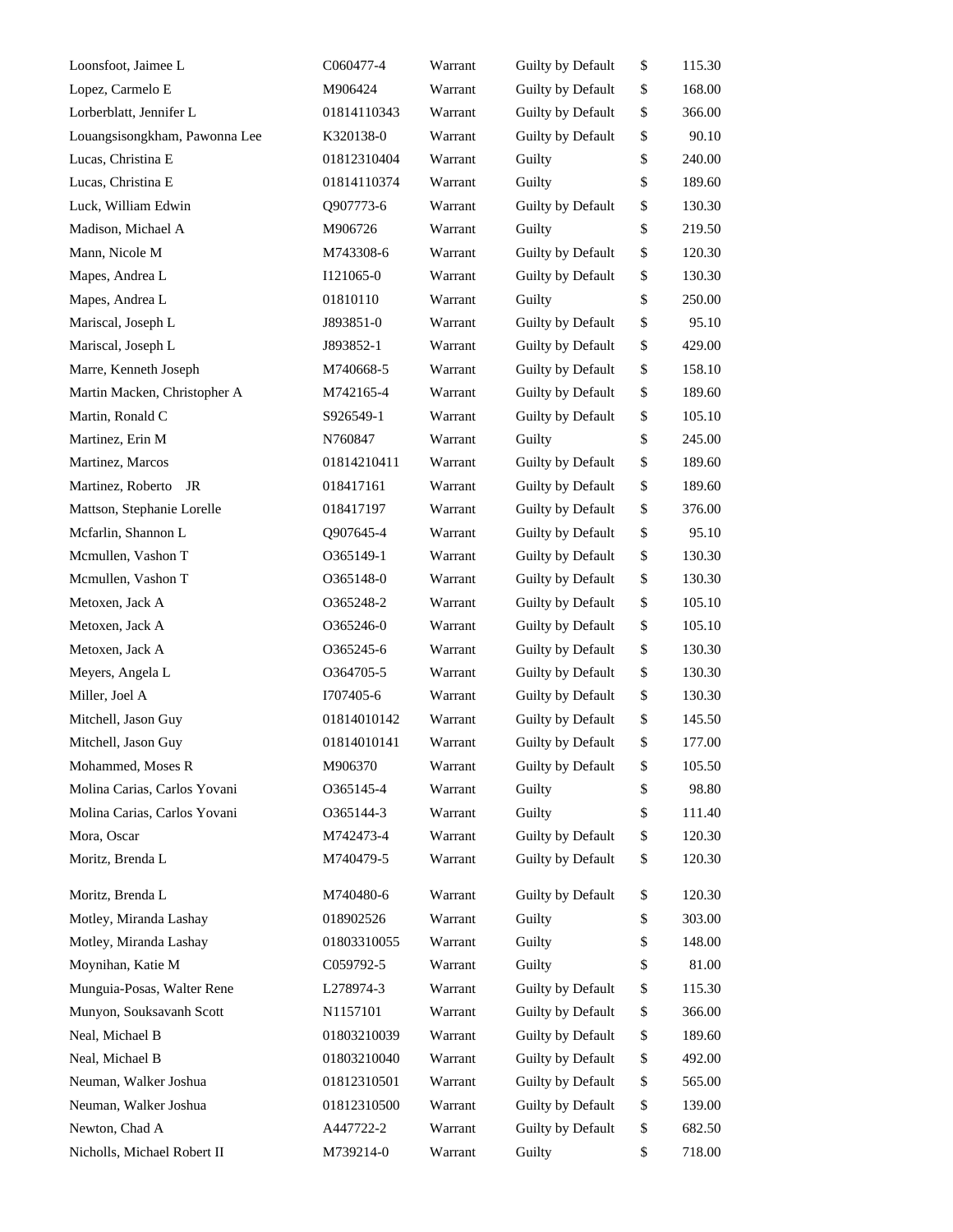| Nichols, Johnathan K          | U089423-5   | Warrant | Guilty by Default | \$<br>130.30 |
|-------------------------------|-------------|---------|-------------------|--------------|
| Nieto, Alyssa M               | 01803229040 | Warrant | Guilty by Default | \$<br>189.60 |
| Norby, Stephen L              | S926397-3   | Warrant | Guilty by Default | \$<br>120.30 |
| O Neal, Darrell Dwayne        | R962562-6   | Warrant | Guilty by Default | \$<br>120.30 |
| O Neal, Darrell Dwayne        | R962563-0   | Warrant | Guilty by Default | \$<br>120.30 |
| Ocampo, David Oswald          | O364676-4   | Warrant | Guilty by Default | \$<br>130.30 |
| Osorio, Nickoles J            | 01812310435 | Warrant | Guilty by Default | \$<br>366.00 |
| Oswald, Alexander William     | Q907769-2   | Wa      | Guilty by Default | \$<br>130.30 |
| Palosaari, Bryan E            | O364920-3   | Warrant | Guilty by Default | \$<br>120.30 |
| Parcell, Richard L            | I121090-4   | Warrant | Guilty by Default | \$<br>105.10 |
| Parcell, Richard L            | I121091-5   | Warrant | Guilty by Default | \$<br>130.30 |
| Paris, Jesse James            | 018417102   | Warrant | Guilty            | \$<br>467.52 |
| Parsons, Evan S               | S926536-2   | Warrant | Guilty by Default | \$<br>90.30  |
| Pazcastellanos, Victor Manuel | O365199-2   | Warrant | Guilty by Default | \$<br>130.30 |
| Pazcastellanos, Victor Manuel | O365200-3   | Warrant | Guilty by Default | \$<br>130.30 |
| Pazcastellanos, Victor Manuel | N1157696    | Warrant | Guilty by Default | \$<br>313.00 |
| Peres, Cesar                  | K320364-2   | Warrant | Guilty by Default | \$<br>115.30 |
| Perez, Eduardo                | N386257     | Warrant | Guilty by Default | \$<br>171.00 |
| Perez-Cruz, Gaudencio         | C060157-6   | Warrant | Guilty by Default | \$<br>140.50 |
| Peters, Alice Robin           | 018417232   | Warrant | Guilty by Default | \$<br>502.00 |
| Peterson, Tiffany R           | N912685     | Warrant | Guilty by Default | \$<br>361.00 |
| Petty, Dwensel J              | N125613     | Warrant | Guilty            | \$<br>156.60 |
| Piontek, Scott J              | M741781-5   | Warrant | Guilty            | \$<br>854.40 |
| Potavin, Heather Ann          | 01812310204 | Warrant | Guilty            | \$<br>103.00 |
| Powers, Pinkie M              | O907620-0   | Warrant | Guilty by Default | \$<br>120.30 |
| Powers, Robert D              | C059087-0   | Warrant | Guilty by Default | \$<br>136.20 |
| Pucci, Lindsay A              | N912679     | Warrant | Guilty            | \$<br>550.00 |
| Pulido, Luis                  | H3652154    | Warrant | Guilty by Default | \$<br>115.30 |
| Pulido, Luis                  | H3652143    | Warrant | Guilty by Default | \$<br>90.10  |
| Ramirez, Israel Soto          | B439747-0   | Warrant | Guilty by Default | \$<br>96.50  |
| Ramirez, Israel Soto          | B439748-1   | Warrant | Guilty by Default | \$<br>158.00 |
| Ray, Sean                     | T466925-4   | Warrant | Guilty by Default | \$<br>130.30 |
| Rein, Christopher J           | I121008-6   | Warrant | Guilty by Default | \$<br>130.30 |
| Rivera Rivera, Jose A         | C054920-5   | Warrant | Guilty by Default | \$<br>97.00  |
| Rivera, Nabin T               | H365262-2   | Warrant | Guilty            | \$<br>716.00 |
| Rose, Adam Dominic            | V597216-4   | Warrant | Guilty by Default | \$<br>120.30 |
| Rosek, Cassandra Lynn         | 0365235-3   | Warrant | Guilty by Default | \$<br>130.30 |
| Rubano, John C                | M905908     | Warrant | Guilty by Default | \$<br>290.00 |
| Rubano, John C                | Z445092-4   | Warrant | Guilty by Default | \$<br>681.50 |
| Rubano, John C                | Z445091-3   | Warrant | Guilty by Default | \$<br>95.50  |
| Sagataw, Ronald L             | 018902507   | Warrant | Guilty by Default | \$<br>452.00 |
| Salo, Jason A                 | DC14210095  | Warrant | Guilty by Default | \$<br>492.00 |
| Schram, Garry Lee             | O365186-3   | Warrant | Guilty by Default | \$<br>313.00 |
| Schram, Garry Lee             | O365187-4   | Warrant | Guilty by Default | \$<br>98.80  |
| Schwartz, Damon Andrew        | 01814410613 | Warrant | Guilty by Default | \$<br>283.00 |
| Schwartz, Damon Andrew        | 01814410612 | Warrant | Guilty by Default | \$<br>313.00 |
| Sees, Sean Mitchell           | I121099-6   | Warrant | Guilty by Default | \$<br>50.00  |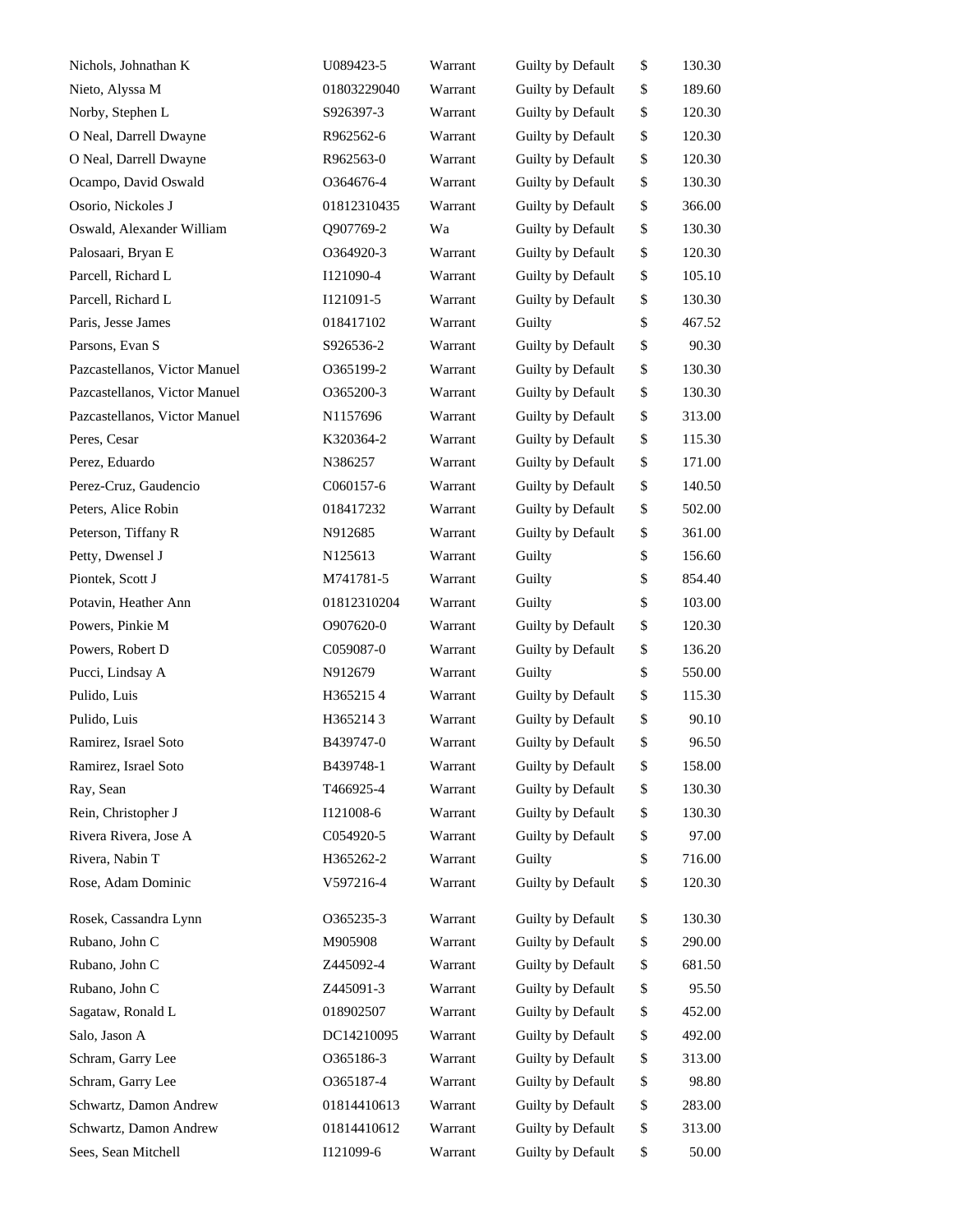| Seyler, Gregory L       | U089384-1   | Warrant | Guilty by Default | \$<br>142.90 |
|-------------------------|-------------|---------|-------------------|--------------|
| Shivers, Walter D       | M108095     | Warrant | Guilty by Default | \$<br>168.00 |
| Sierra Belisle, Daniel  | Q663278-0   | Warrant | Guilty by Default | \$<br>120.30 |
| Sierra Belisle, Daniel  | Q663276-5   | Warrant | Guilty by Default | \$<br>132.90 |
| Sierra Belisle, Daniel  | Q663277-6   | Warrant | Guilty by Default | \$<br>120.30 |
| Skenadore, Todd Shermon | I121114-0   | Warrant | Guilty            | \$<br>124.00 |
| Skenadore, Todd Shermon | I121115-1   | Warrant | Guilty            | \$<br>86.20  |
| Skenadore, Todd Shermon | I121075-3   | Warrant | Guilty            | \$<br>124.00 |
| Skupniewitz, Dustin M   | 01814410368 | Warrant | Guilty by Default | \$<br>303.00 |
| Smith, Christina R      | U819607-5   | Warrant | Guilty by Default | \$<br>130.30 |
| Smith, Jeffrey Michael  | K319852-1   | Warrant | Guilty by Default | \$<br>90.10  |
| Smith, Willie L         | M741246-2   | Warrant | Guilty by Default | \$<br>120.30 |
| Smith, Willie L         | M741247-3   | Warrant | Guilty by Default | \$<br>95.10  |
| Sopovic, Mirza          | N847543     | Warrant | Guilty by Default | \$<br>308.00 |
| Spanbauer, Victor       | M739953-4   | Warrant | Guilty by Default | \$<br>731.00 |
| Stafford, Ray M JR      | K319846-2   | Warrant | Guilty by Default | \$<br>115.30 |
| Steinke, Jeremy E       | 01814210319 | Warrant | Guilty by Default | \$<br>366.00 |
| Stout, Jason E          | K319268-5   | Warrant | Guilty by Default | \$<br>115.30 |
| Stout, Jason E          | K319269-6   | Warrant | Guilty by Default | \$<br>90.10  |
| Tallman, Joshua Allen   | K320116-6   | Warrant | Guilty by Default | \$<br>140.50 |
| Tallman, Joshua Allen   | K320115-5   | Warrant | Guilty by Default | \$<br>115.30 |
| Tappy, Jacqueline M     | N388346     | Warrant | Guilty by Default | \$<br>173.00 |
| Tardy, James C          | B592833-3   | Warrant | Guilty            | \$<br>638.00 |
| Terry, Brandon D        | M108304     | Warrant | Guilty            | \$<br>68.00  |
| Terry, Brandon D        | M108050     | Warrant | Guilty            | \$<br>188.00 |
| Terry, Brandon D        | M108305     | Warrant | Guilty by Default | \$<br>291.00 |
| Terry, Brandon D        | N012173     | Warrant | Guilty            | \$<br>322.00 |
| Thyssen, Justin James   | 01814110372 | Warrant | Guilty by Default | \$<br>366.00 |
| Tobin, Karen E          | M743383-4   | Warrant | Guilty by Default | \$<br>170.70 |
| Torres, Michael Matthew | O365253-0   | Warrant | Guilty by Default | \$<br>105.10 |
| Torres, Samuel G        | M742333-4   | Warrant | Guilty by Default | \$<br>82.50  |
| Torres-Pagen, Angel L   | C057141-0   | Warrant | Guilty by Default | \$<br>99.00  |
| Torres-Pagen, Angel L   | C057142-1   | Warrant | Guilty by Default | \$<br>702.00 |
| Tripp, Shane C          | N284173     | Warrant | Guilty by Default | \$<br>231.00 |
| Troyer, Thomas J        | C058391-4   | Warrant | Guilty by Default | \$<br>99.00  |
| Troyer, Thomas J        | C058385-5   | Warrant | Guilty by Default | \$<br>123.80 |
| Tucker, Isaiah J        | 01814110398 | Warrant | Guilty by Default | \$<br>366.00 |
| Tyler, George A         | C057465-2   | Warrant | Guilty by Default | \$<br>99.00  |
| Vazquez-Rodriguez, Juan | C059343-4   | Warrant | Guilty by Default | \$<br>100.50 |
| Vinnedge, Charles S     | N1156921    | Warrant | Guilty by Default | \$<br>429.00 |
| Vinnedge, Charles S     | N1156922    | Warrant | Guilty by Default | \$<br>171.00 |
| Wainright, Tracy Glenn  | M740450-4   | Warrant | Guilty by Default | \$<br>120.30 |
| Watermolen, Matthew J   | N1157665    | Warrant | Guilty by Default | \$<br>240.00 |
| Watermolen, Matthew J   | N1157664    | Warrant | Guilty by Default | \$<br>240.00 |
| Watts, Jeffrey J        | 0365133-6   | Warrant | Guilty by Default | \$<br>130.30 |
| Watts, Jeffrey J        | 0365132-5   | Warrant | Guilty by Default | \$<br>130.30 |
| Watts, Jeffrey J        | O365131-4   | Warrant | Guilty by Default | \$<br>105.10 |